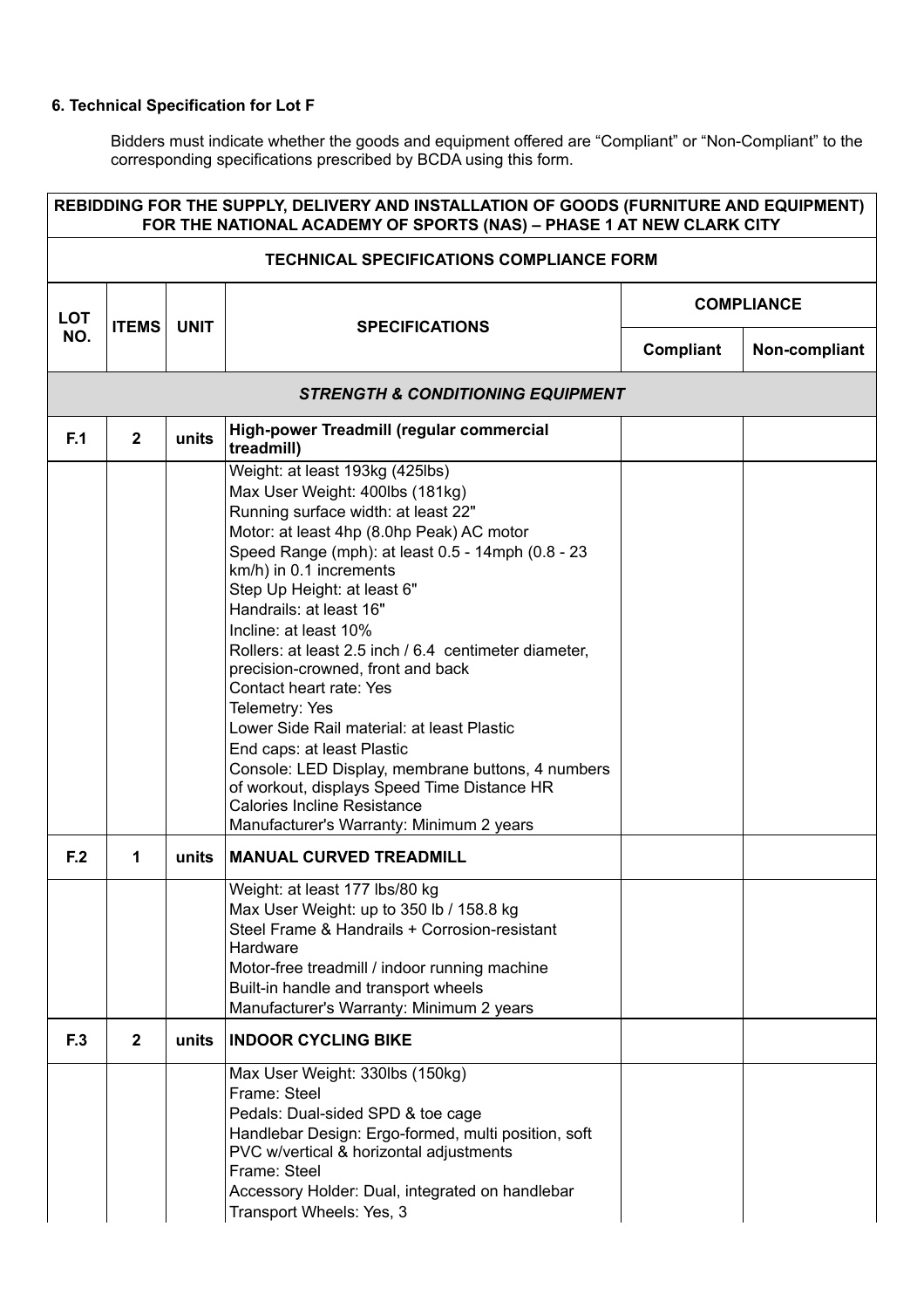| REBIDDING FOR THE SUPPLY, DELIVERY AND INSTALLATION OF GOODS (FURNITURE AND EQUIPMENT)<br>FOR THE NATIONAL ACADEMY OF SPORTS (NAS) - PHASE 1 AT NEW CLARK CITY |              |             |                                                                                                                                                                                                                                                                                                                                                                                                                                                                                                 |                   |               |  |  |
|----------------------------------------------------------------------------------------------------------------------------------------------------------------|--------------|-------------|-------------------------------------------------------------------------------------------------------------------------------------------------------------------------------------------------------------------------------------------------------------------------------------------------------------------------------------------------------------------------------------------------------------------------------------------------------------------------------------------------|-------------------|---------------|--|--|
| <b>TECHNICAL SPECIFICATIONS COMPLIANCE FORM</b>                                                                                                                |              |             |                                                                                                                                                                                                                                                                                                                                                                                                                                                                                                 |                   |               |  |  |
| <b>LOT</b>                                                                                                                                                     | <b>ITEMS</b> | <b>UNIT</b> |                                                                                                                                                                                                                                                                                                                                                                                                                                                                                                 | <b>COMPLIANCE</b> |               |  |  |
| NO.                                                                                                                                                            |              |             | <b>SPECIFICATIONS</b>                                                                                                                                                                                                                                                                                                                                                                                                                                                                           | Compliant         | Non-compliant |  |  |
|                                                                                                                                                                |              |             | <b>STRENGTH &amp; CONDITIONING EQUIPMENT</b>                                                                                                                                                                                                                                                                                                                                                                                                                                                    |                   |               |  |  |
|                                                                                                                                                                |              |             | Drive System: Poly-V belt<br>Resistance System: Magnetic Via Lever<br>Flywheel: Rear, aluminum, evenly-weighted                                                                                                                                                                                                                                                                                                                                                                                 |                   |               |  |  |
| F.4                                                                                                                                                            | 1            | units       | <b>SKI ERGOMETER</b>                                                                                                                                                                                                                                                                                                                                                                                                                                                                            |                   |               |  |  |
|                                                                                                                                                                |              |             | Monitor - PM5<br>Power Requirement - Takes two D cell batteries.<br>SkiErg provides operating power when machine is in<br>use.<br>Frame - Aluminum<br>Machine Weight - SkiErg: 46 lb (20.9 kg), Floor stand:<br>35 lb (16 kg)<br>Manufacturer's Warranty: Minimum 2 years                                                                                                                                                                                                                       |                   |               |  |  |
| F.5                                                                                                                                                            | $\mathbf{2}$ | units       | <b>ROWING ERGOMETER</b>                                                                                                                                                                                                                                                                                                                                                                                                                                                                         |                   |               |  |  |
|                                                                                                                                                                |              |             | Overall Length - 96 in (244 cm)<br>Width - 24 in (61 cm)<br>Seat Height With standard legs - 14 in (36 cm) or with<br>tall legs 20 in (51 cm)<br>Monorail Length - 54 in (137 cm)<br>Chain or Cord - Nickel-plated steel chain<br>Chain/Cord Housing - Partially enclosed<br>Monitor - PM5<br>Power Requirement - Takes two D cell batteries.<br>During your workout, the monitor draws power from<br>the spinning flywheel to extend battery life.<br>Manufacturer's Warranty: Minimum 2 years |                   |               |  |  |
| F.6                                                                                                                                                            | $\mathbf{2}$ | units       | <b>ASSAULT BIKE</b>                                                                                                                                                                                                                                                                                                                                                                                                                                                                             |                   |               |  |  |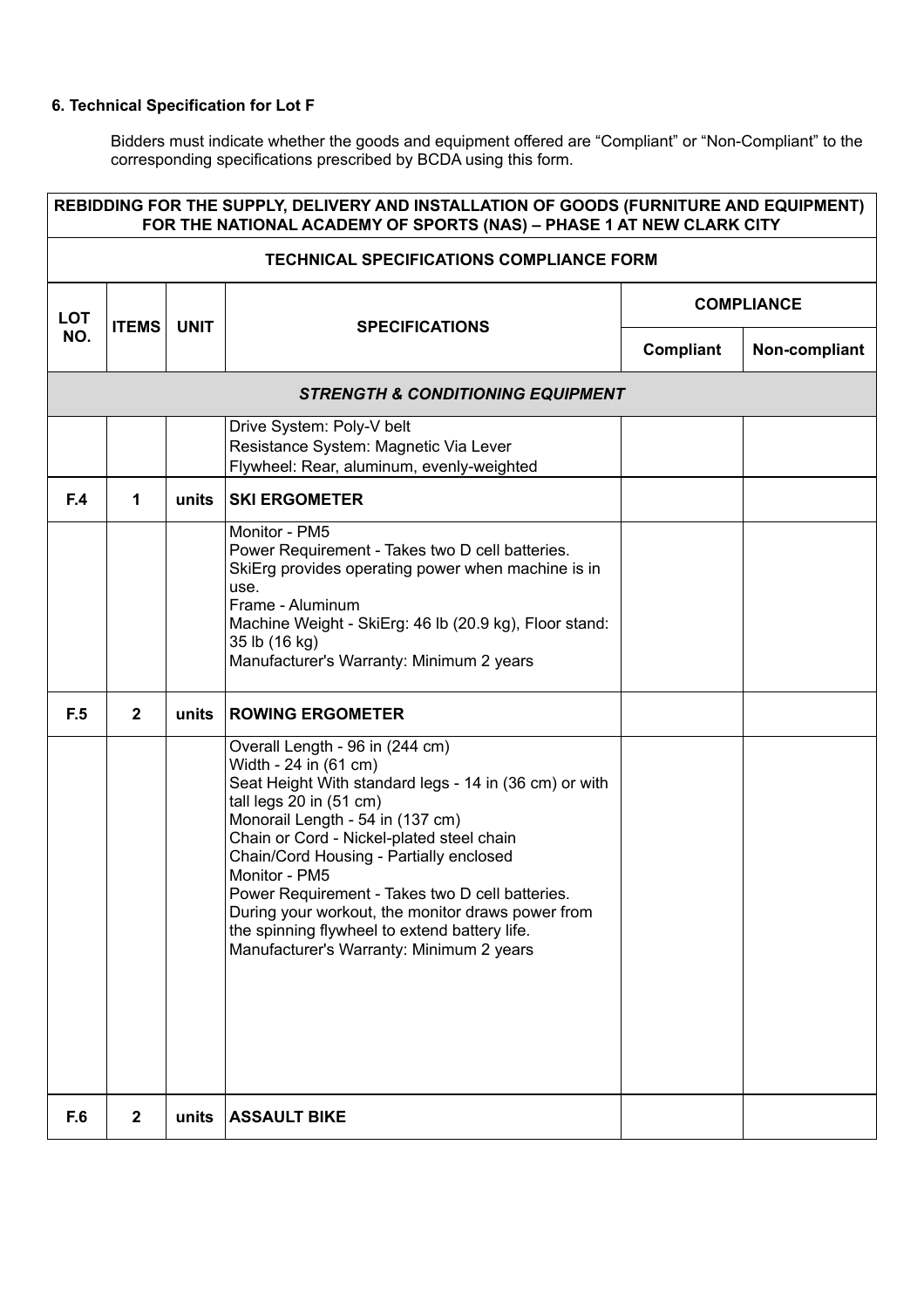| REBIDDING FOR THE SUPPLY, DELIVERY AND INSTALLATION OF GOODS (FURNITURE AND EQUIPMENT)<br>FOR THE NATIONAL ACADEMY OF SPORTS (NAS) - PHASE 1 AT NEW CLARK CITY |                |             |                                                                                                                                                                                                                                                                                                                                                                                                                                                                                                                    |                   |               |  |
|----------------------------------------------------------------------------------------------------------------------------------------------------------------|----------------|-------------|--------------------------------------------------------------------------------------------------------------------------------------------------------------------------------------------------------------------------------------------------------------------------------------------------------------------------------------------------------------------------------------------------------------------------------------------------------------------------------------------------------------------|-------------------|---------------|--|
|                                                                                                                                                                |                |             | <b>TECHNICAL SPECIFICATIONS COMPLIANCE FORM</b>                                                                                                                                                                                                                                                                                                                                                                                                                                                                    |                   |               |  |
| <b>LOT</b>                                                                                                                                                     | <b>ITEMS</b>   | <b>UNIT</b> |                                                                                                                                                                                                                                                                                                                                                                                                                                                                                                                    | <b>COMPLIANCE</b> |               |  |
| NO.                                                                                                                                                            |                |             | <b>SPECIFICATIONS</b>                                                                                                                                                                                                                                                                                                                                                                                                                                                                                              | Compliant         | Non-compliant |  |
|                                                                                                                                                                |                |             | <b>STRENGTH &amp; CONDITIONING EQUIPMENT</b>                                                                                                                                                                                                                                                                                                                                                                                                                                                                       |                   |               |  |
|                                                                                                                                                                |                |             | LCD- Hi Contrast w/Improved Readability<br>Comp Mode<br><b>Rest and Work LEDs</b><br><b>Bluetooth</b><br><b>Sport Seat Elite</b><br>All-metal Design Pedals<br>Single Hand position Handlebars<br><b>Aluminum Seat Post</b><br><b>Enhanced commercial Frame</b><br>Max User Weight - 350 lbs                                                                                                                                                                                                                       |                   |               |  |
| <b>F.7</b>                                                                                                                                                     | $\mathbf{2}$   | units       | <b>AIR POWERED FUNCTIONAL TRAINER</b>                                                                                                                                                                                                                                                                                                                                                                                                                                                                              |                   |               |  |
|                                                                                                                                                                |                |             | Height Arms up: up to 101"<br>Resistance/Handle: up to 50lbs (22kg)<br>Cable length- both handles together: up to 70" / 1778<br>mm<br>Cable length- single handle: up to 140" / 3556 mm<br>Manufacturer's Warranty: Minimum 2 years                                                                                                                                                                                                                                                                                |                   |               |  |
| F.8                                                                                                                                                            | $\overline{2}$ | units       | <b>FUNCTIONAL TRAINER ACCESSORIES</b>                                                                                                                                                                                                                                                                                                                                                                                                                                                                              |                   |               |  |
|                                                                                                                                                                |                |             | Lat/Back Strap: 2' long from handles to d-ring 4' from<br>handle to handle<br>Ankle Cinch Strap: 4 1/2" wide nylon and thick<br>neoprene padding, with a steel D-ring to<br>accommodate up to a 44" waist<br>Chop Bar: 3', made of a knurled lightweight Aluminum<br>tubing<br>Thigh Cinch Strap: made of 4 1/2" wide nylon and<br>thick neoprene padding<br>Resistance/Handle: up to 50lbs (22kg)<br>Triceps Rope: 3' long x 1" - 1.5 "diameter<br>Polypropylene rope<br>Manufacturer's Warranty: Minimum 2 years |                   |               |  |
| F.9                                                                                                                                                            | $\mathbf{2}$   | units       | <b>ATHELETIC POWER RACK</b>                                                                                                                                                                                                                                                                                                                                                                                                                                                                                        |                   |               |  |
|                                                                                                                                                                |                |             | Machine Weight: up to 515lb (234kg)<br>Max User Weight: up to 350lb (159kg)                                                                                                                                                                                                                                                                                                                                                                                                                                        |                   |               |  |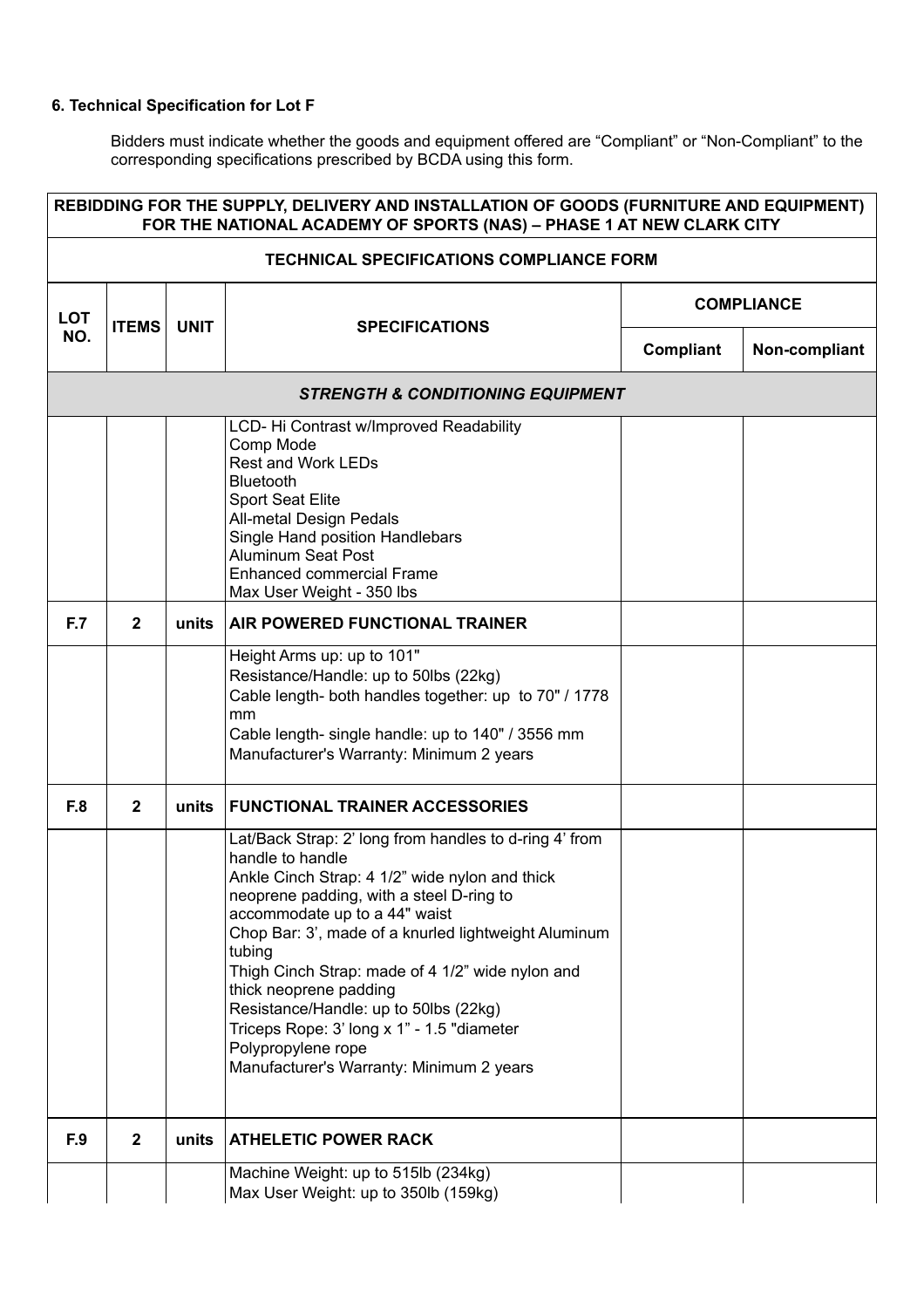| REBIDDING FOR THE SUPPLY, DELIVERY AND INSTALLATION OF GOODS (FURNITURE AND EQUIPMENT)<br>FOR THE NATIONAL ACADEMY OF SPORTS (NAS) - PHASE 1 AT NEW CLARK CITY |              |             |                                                                                                                                                                                                                                                                                                                                                                                                                                                                                                            |                   |               |
|----------------------------------------------------------------------------------------------------------------------------------------------------------------|--------------|-------------|------------------------------------------------------------------------------------------------------------------------------------------------------------------------------------------------------------------------------------------------------------------------------------------------------------------------------------------------------------------------------------------------------------------------------------------------------------------------------------------------------------|-------------------|---------------|
|                                                                                                                                                                |              |             | <b>TECHNICAL SPECIFICATIONS COMPLIANCE FORM</b>                                                                                                                                                                                                                                                                                                                                                                                                                                                            |                   |               |
| <b>LOT</b>                                                                                                                                                     | <b>ITEMS</b> | <b>UNIT</b> |                                                                                                                                                                                                                                                                                                                                                                                                                                                                                                            | <b>COMPLIANCE</b> |               |
| NO.                                                                                                                                                            |              |             | <b>SPECIFICATIONS</b>                                                                                                                                                                                                                                                                                                                                                                                                                                                                                      | Compliant         | Non-compliant |
|                                                                                                                                                                |              |             | <b>STRENGTH &amp; CONDITIONING EQUIPMENT</b>                                                                                                                                                                                                                                                                                                                                                                                                                                                               |                   |               |
|                                                                                                                                                                |              |             | Max Training Weight: up to 675lb (306kg)<br>Manufacturer's Warranty: Minimum 2 years                                                                                                                                                                                                                                                                                                                                                                                                                       |                   |               |
| F.10                                                                                                                                                           | $\mathbf{3}$ | units       | <b>MULTI-ADJUSTABLE BENCH</b>                                                                                                                                                                                                                                                                                                                                                                                                                                                                              |                   |               |
|                                                                                                                                                                |              |             | Machine Weight: up to 125 lbs (57 kg)<br>Vertical height from floor to Seat Pad: up to 17" (43.2)<br>cm) at the flat position<br>Max User Weight: up to 350lb (159kg)<br>Max User Weight: up to 500 lbs (227 kg)<br>Manufacturer's Warranty: Minimum 12 months                                                                                                                                                                                                                                             |                   |               |
| F.11                                                                                                                                                           | $\mathbf{2}$ | units       | <b>FLAT OLYMPIC BENCH WITH WEIGHT STORAGE</b>                                                                                                                                                                                                                                                                                                                                                                                                                                                              |                   |               |
|                                                                                                                                                                |              |             | Machine Weight: up to 150 lbs (68 kg)<br>Max User Weight: 500 lbs (227 kg)<br>Manufacturer's Warranty: Minimum 12 months                                                                                                                                                                                                                                                                                                                                                                                   |                   |               |
| F.12                                                                                                                                                           | $\mathbf{2}$ | sets        | <b>RUBBER DUMBBELL SET WITH URETHANE</b><br><b>HANDLES AND RETURN RACK</b>                                                                                                                                                                                                                                                                                                                                                                                                                                 |                   |               |
|                                                                                                                                                                |              |             | 2.5kg-25kg<br>Customizable logo<br>(2.5kg increments) / 10 pairs<br>Includes dumbbell rack<br>Manufacturer's Warranty: Minimum 12 months                                                                                                                                                                                                                                                                                                                                                                   |                   |               |
| F.13                                                                                                                                                           | 1            | unit        | <b>ADJUSTABLE PULLEY OUTRIGGER</b>                                                                                                                                                                                                                                                                                                                                                                                                                                                                         |                   |               |
|                                                                                                                                                                |              |             | Weight: up to 720 lbs (327 kg)<br>Weight in stack: 190lbs (95kg)<br>Weight in stack: up to 190lbs (95kg)<br>Cushioning: Contoured cushions utilize a molded foam<br>for superior comfort and durability<br>Hand Grips: Grips retained with aluminum collars,<br>preventing them from slipping during use; Hand grips<br>are a durable urethane composite<br>Instructional Placards: Easy-to-follow instructions<br>illustrate proper use and muscles trained<br>Manufacturer's Warranty: Minimum 12 months |                   |               |
| F.14                                                                                                                                                           | 1            | unit        | PLATE-LOADED LINEAR HACK SQUAT                                                                                                                                                                                                                                                                                                                                                                                                                                                                             |                   |               |
|                                                                                                                                                                |              |             | Machine Weight: up to 410 lbs (186 kg)                                                                                                                                                                                                                                                                                                                                                                                                                                                                     |                   |               |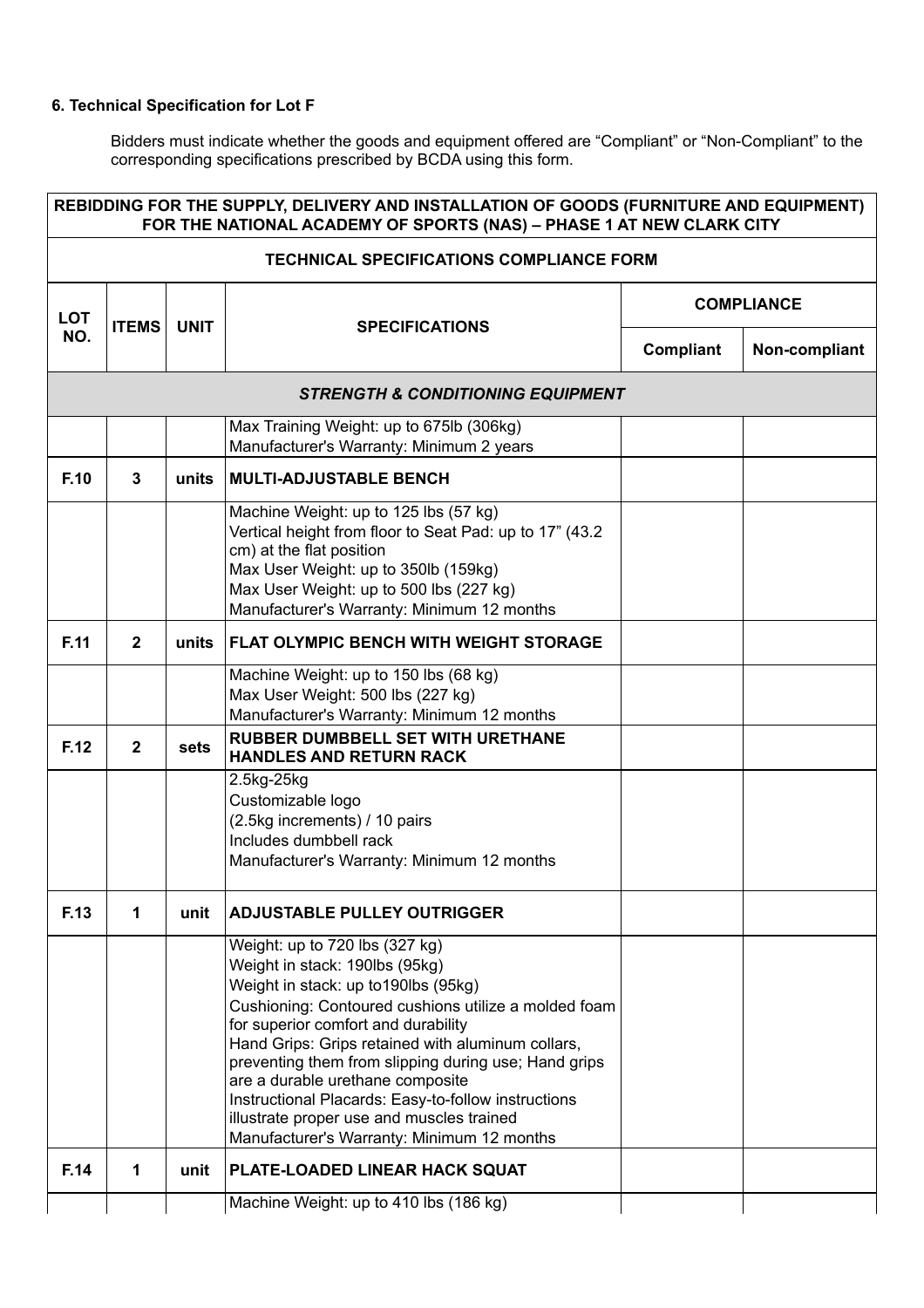| REBIDDING FOR THE SUPPLY, DELIVERY AND INSTALLATION OF GOODS (FURNITURE AND EQUIPMENT)<br>FOR THE NATIONAL ACADEMY OF SPORTS (NAS) - PHASE 1 AT NEW CLARK CITY |                |             |                                                                                                                                                                                                                                                                                                                                                                                                                      |                   |               |  |
|----------------------------------------------------------------------------------------------------------------------------------------------------------------|----------------|-------------|----------------------------------------------------------------------------------------------------------------------------------------------------------------------------------------------------------------------------------------------------------------------------------------------------------------------------------------------------------------------------------------------------------------------|-------------------|---------------|--|
| <b>TECHNICAL SPECIFICATIONS COMPLIANCE FORM</b>                                                                                                                |                |             |                                                                                                                                                                                                                                                                                                                                                                                                                      |                   |               |  |
| <b>LOT</b>                                                                                                                                                     | <b>ITEMS</b>   | <b>UNIT</b> |                                                                                                                                                                                                                                                                                                                                                                                                                      | <b>COMPLIANCE</b> |               |  |
| NO.                                                                                                                                                            |                |             | <b>SPECIFICATIONS</b>                                                                                                                                                                                                                                                                                                                                                                                                | Compliant         | Non-compliant |  |
|                                                                                                                                                                |                |             | <b>STRENGTH &amp; CONDITIONING EQUIPMENT</b>                                                                                                                                                                                                                                                                                                                                                                         |                   |               |  |
|                                                                                                                                                                |                |             | Starting Resistance: at least 60 lbs (27.2 kg)<br><b>Standard Weight Horns: 2</b><br>Max User Weight: 300 lb (136 kg)<br>Manufacturer's Warranty: Minimum 12 months                                                                                                                                                                                                                                                  |                   |               |  |
| F.15                                                                                                                                                           | 10             | sets        | <b>Olympic Bumper Plates</b>                                                                                                                                                                                                                                                                                                                                                                                         |                   |               |  |
|                                                                                                                                                                |                |             | Black Bumper Plates 2pcs x 20kg; 15kg; 10kg; 5kg;<br>2.5kg, IWF Standards<br>Manufacturer's Warranty: Minimum 12 months                                                                                                                                                                                                                                                                                              |                   |               |  |
| F.16                                                                                                                                                           | $\mathbf{2}$   | units       | <b>Olympic Weightlifting Platform</b>                                                                                                                                                                                                                                                                                                                                                                                |                   |               |  |
|                                                                                                                                                                |                |             | For serious weight training facility<br>Platforms clearly define training areas<br>offer stable training surface<br>protect existing flooring and help to dampen sound<br>Insert size varies by rack; 8cm thickness for<br>outstanding durability and reduced noise<br>Steel tube side frames and gusseted corners provide<br>structural integrity and a finished look<br>Manufacturer's Warranty: Minimum 12 months |                   |               |  |
| F.17                                                                                                                                                           | 5              | sets        | <b>Olympic Bar (for Men - 20kg)</b>                                                                                                                                                                                                                                                                                                                                                                                  |                   |               |  |
|                                                                                                                                                                |                |             | 22mm, chrome bushing, 20kg - with lock<br>Manufacturer's Warranty: Minimum 12 months                                                                                                                                                                                                                                                                                                                                 |                   |               |  |
| F.18                                                                                                                                                           | 5              | sets        | <b>Olympic Bar (for Women - 15kg)</b>                                                                                                                                                                                                                                                                                                                                                                                |                   |               |  |
|                                                                                                                                                                |                |             | 22mm, chrome bushing, 15kg - with lock<br>Manufacturer's Warranty: Minimum 12 months                                                                                                                                                                                                                                                                                                                                 |                   |               |  |
| F.19                                                                                                                                                           | $\overline{2}$ | sets        | <b>Trap Bar</b>                                                                                                                                                                                                                                                                                                                                                                                                      |                   |               |  |
|                                                                                                                                                                |                |             | Olympic Chrome Trap bar with lock; dual handle with<br>hexagonal frame<br>Manufacturer's Warranty: Minimum 12 months                                                                                                                                                                                                                                                                                                 |                   |               |  |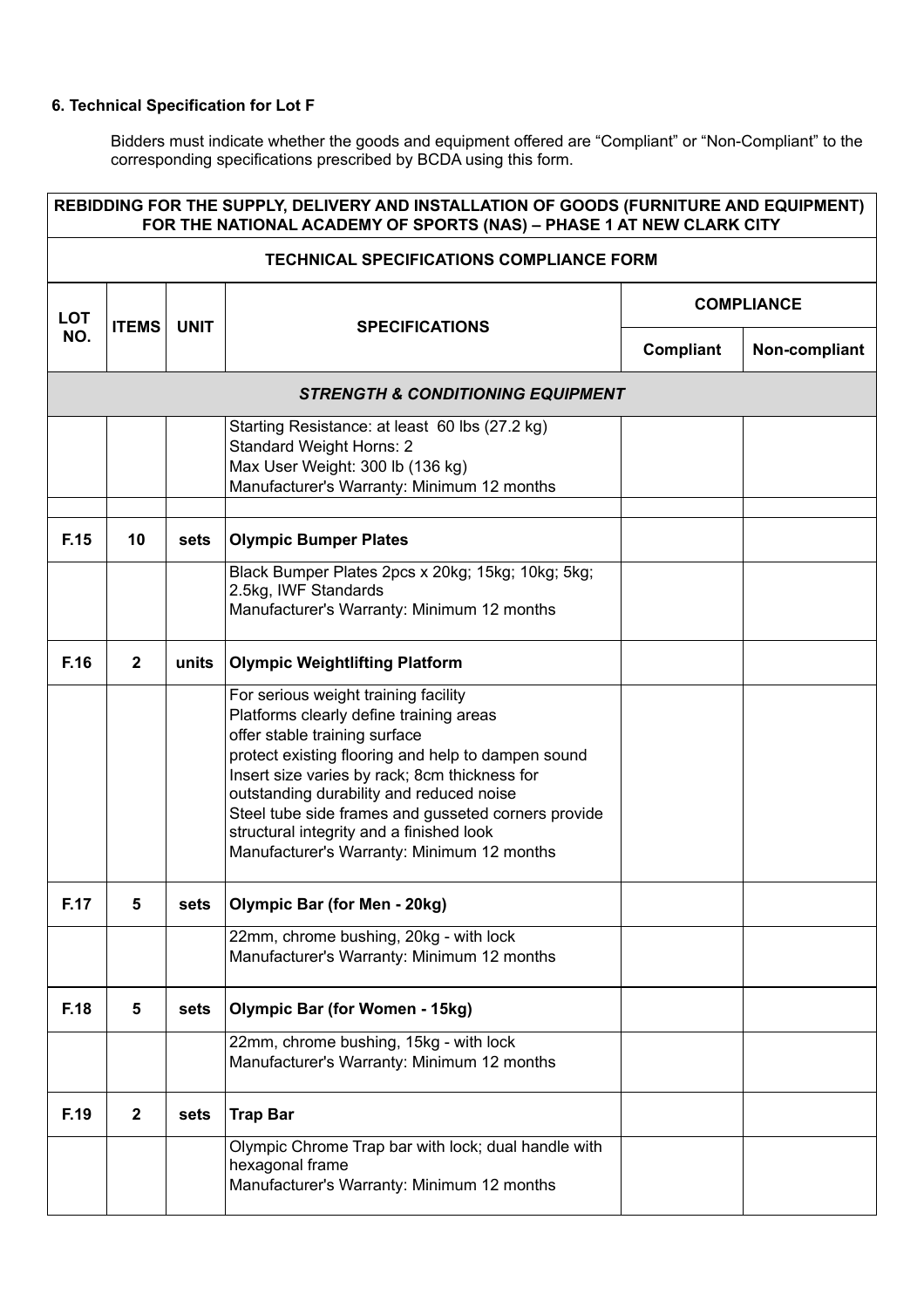| REBIDDING FOR THE SUPPLY, DELIVERY AND INSTALLATION OF GOODS (FURNITURE AND EQUIPMENT)<br>FOR THE NATIONAL ACADEMY OF SPORTS (NAS) - PHASE 1 AT NEW CLARK CITY |              |             |                                                                                                                                                                                                                                                                                                                             |                   |               |  |
|----------------------------------------------------------------------------------------------------------------------------------------------------------------|--------------|-------------|-----------------------------------------------------------------------------------------------------------------------------------------------------------------------------------------------------------------------------------------------------------------------------------------------------------------------------|-------------------|---------------|--|
| <b>TECHNICAL SPECIFICATIONS COMPLIANCE FORM</b>                                                                                                                |              |             |                                                                                                                                                                                                                                                                                                                             |                   |               |  |
| <b>LOT</b>                                                                                                                                                     | <b>ITEMS</b> | <b>UNIT</b> |                                                                                                                                                                                                                                                                                                                             | <b>COMPLIANCE</b> |               |  |
| NO.                                                                                                                                                            |              |             | <b>SPECIFICATIONS</b>                                                                                                                                                                                                                                                                                                       | Compliant         | Non-compliant |  |
|                                                                                                                                                                |              |             | <b>STRENGTH &amp; CONDITIONING EQUIPMENT</b>                                                                                                                                                                                                                                                                                |                   |               |  |
| F.20                                                                                                                                                           | 4            | units       | <b>MEDICINE BALL</b>                                                                                                                                                                                                                                                                                                        |                   |               |  |
|                                                                                                                                                                |              |             | (1x1kg;2kg;3kg;4kg;5kg)<br>Hollow interior for more bouncing and dropping<br>Weight: 1kg-5kg (5pcs)<br>Textured rubber surface for improved grip<br>Oversized numbering for easy weight identification<br>Manufacturer's Warranty: Minimum 12 months                                                                        |                   |               |  |
| F.21                                                                                                                                                           | 3            | units       | <b>Slam Ball</b>                                                                                                                                                                                                                                                                                                            |                   |               |  |
|                                                                                                                                                                |              |             | Quality, durable construction to withstand years of<br>heavy use<br>No-bounce design makes it perfect for plyometric slam<br>ball exercises<br>Rubberized, textured surface to insure a superior grip<br>4 Weight Options: 5lbs, 10lbs, 15lbs, 20lbs<br>at least 10" diameter<br>Manufacturer's Warranty: Minimum 12 months |                   |               |  |
| F.22                                                                                                                                                           | 4            | units       | <b>Suspension Trainer</b>                                                                                                                                                                                                                                                                                                   |                   |               |  |
|                                                                                                                                                                |              |             | Quality, durable construction to withstand years of<br>heavy use<br>No-bounce design makes it perfect for plyometric slam<br>ball exercises<br>Rubberized, textured surface to insure a superior grip<br>4 Weight Options: 5lbs, 10lbs, 15lbs, 20lbs<br>at least 10" diameter<br>Manufacturer's Warranty: Minimum 12 months |                   |               |  |
| F.23                                                                                                                                                           | 3            | units       | <b>Kettlebell with Chrome Handle Set</b>                                                                                                                                                                                                                                                                                    |                   |               |  |
|                                                                                                                                                                |              |             | 60kg Total (1x 20kg; 16kg; 12kg; 8kg; 4kg)<br><b>Black Rubber Cover</b><br><b>Chrome Handles</b><br>5pcs total<br>Manufacturer's Warranty: Minimum 12 months                                                                                                                                                                |                   |               |  |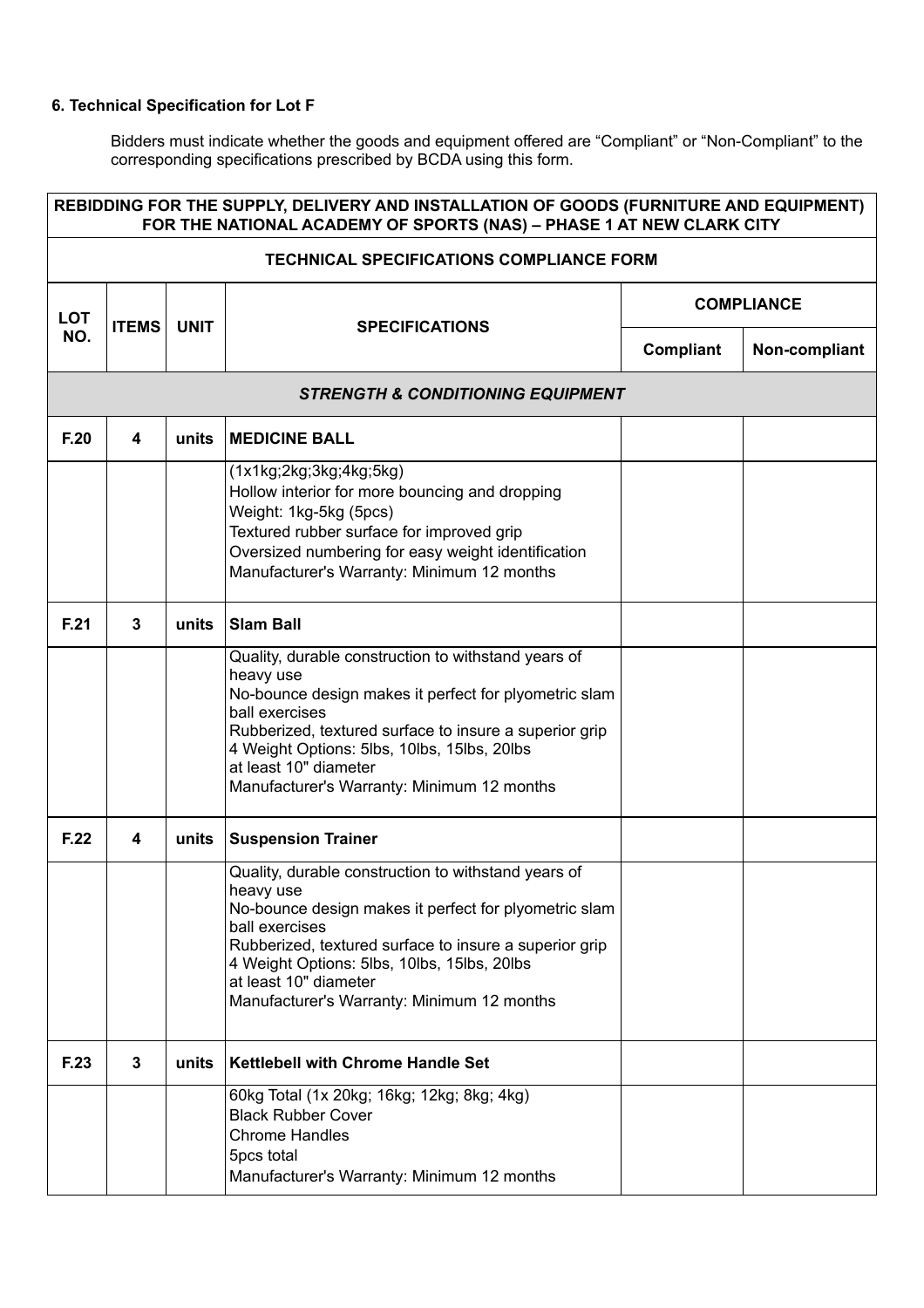| REBIDDING FOR THE SUPPLY, DELIVERY AND INSTALLATION OF GOODS (FURNITURE AND EQUIPMENT)<br>FOR THE NATIONAL ACADEMY OF SPORTS (NAS) - PHASE 1 AT NEW CLARK CITY |                                                 |             |                                                                                                                                    |                   |               |  |  |
|----------------------------------------------------------------------------------------------------------------------------------------------------------------|-------------------------------------------------|-------------|------------------------------------------------------------------------------------------------------------------------------------|-------------------|---------------|--|--|
|                                                                                                                                                                | <b>TECHNICAL SPECIFICATIONS COMPLIANCE FORM</b> |             |                                                                                                                                    |                   |               |  |  |
| <b>LOT</b>                                                                                                                                                     | <b>ITEMS</b>                                    | <b>UNIT</b> |                                                                                                                                    | <b>COMPLIANCE</b> |               |  |  |
| NO.                                                                                                                                                            |                                                 |             | <b>SPECIFICATIONS</b>                                                                                                              | <b>Compliant</b>  | Non-compliant |  |  |
|                                                                                                                                                                |                                                 |             | <b>STRENGTH &amp; CONDITIONING EQUIPMENT</b>                                                                                       |                   |               |  |  |
| F.24                                                                                                                                                           | 3                                               | units       | <b>Plyo Box</b>                                                                                                                    |                   |               |  |  |
|                                                                                                                                                                |                                                 |             | Materials: Hard foam<br>Length: 20in<br>Width 24.6in<br>Height 30in<br>Manufacturer's Warranty: Minimum 12 months                  |                   |               |  |  |
| F.25                                                                                                                                                           | 3                                               | sets        | <b>Speed, Agility, Quickness Kit</b>                                                                                               |                   |               |  |  |
|                                                                                                                                                                |                                                 |             | Materials: Hard foam<br>Length: 20in<br>Width 24.6in<br>Height 30in<br>Manufacturer's Warranty: Minimum 12 months                  |                   |               |  |  |
| F.26                                                                                                                                                           | 10                                              | sets        | <b>Recovery Kit</b>                                                                                                                |                   |               |  |  |
|                                                                                                                                                                |                                                 |             | Recovery Ball, Massage Roller, Foam Roller, Gym<br>Ball, Yoga Mats (1 piece of each)<br>Manufacturer's Warranty: Minimum 12 months |                   |               |  |  |
| F.27                                                                                                                                                           | 3                                               | sets        | <b>Elastic Band Kit</b>                                                                                                            |                   |               |  |  |
|                                                                                                                                                                |                                                 |             | Recovery Ball, Massage Roller, Foam Roller, Gym<br>Ball, Yoga Mats (1 piece of each)<br>Manufacturer's Warranty: Minimum 12 months |                   |               |  |  |
| F.28                                                                                                                                                           | $\mathbf{2}$                                    | units       | <b>Wall-mounted Gym Timer</b>                                                                                                      |                   |               |  |  |
|                                                                                                                                                                |                                                 |             | Digital<br>wall-mounted<br>electronically operated<br>Manufacturer's Warranty: Minimum 12 months                                   |                   |               |  |  |